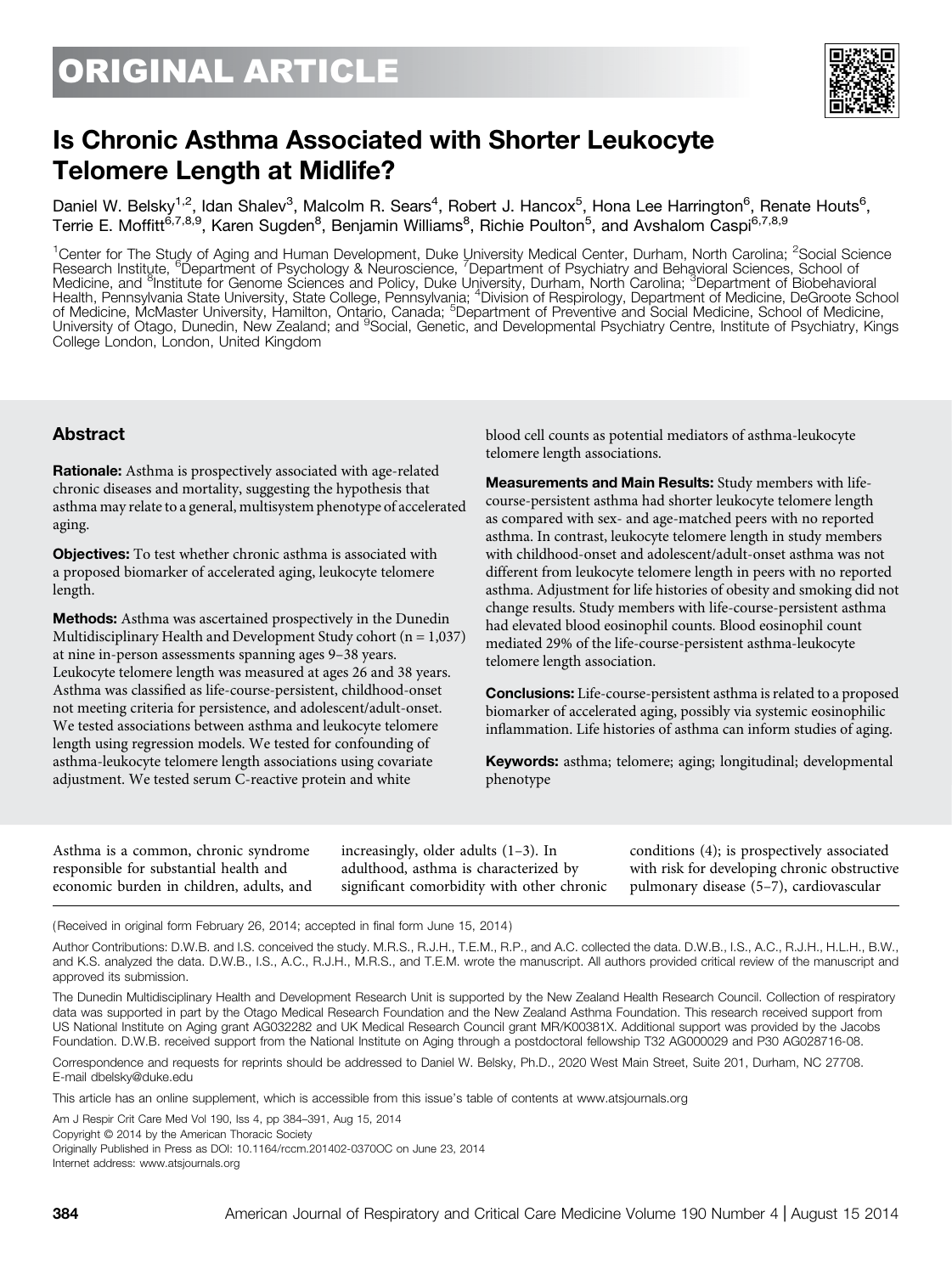## At a Glance Commentary

## Scientific Knowledge on the

Subject: Asthma is increasingly recognized as a disease of aging. A possible link between asthma and aging is leukocyte telomere length, a proposed biomarker of cellular aging.

### What This Study Adds to the

Field: Childhood-onset asthma that persists through midlife is related to shorter leukocyte telomere length, possibly via systemic eosinophilic inflammation. As of midlife, adolescent/ adult-onset asthma was not associated with shorter leukocyte telomere length.

disease  $(8-10)$ , and cancer  $(11-13)$ ; and substantially increases risk for early mortality (14, 15). These observations suggest the hypothesis that asthma may relate to a general, multisystem phenotype of accelerated aging. Here we test the relationship between persistent asthma and one aging indicator, telomere length.

Leading molecular theories of aging identify telomere length as a potential biomarker of cellular aging and as a hypothesized mechanism in the aging process (16, 17). Telomeres are protective caps at the ends of chromosomes that erode with each cell division and thus provide a "biologic clock" tracking cellular aging. In animal studies, early life telomere length is predictive of lifespan (18). In vitro studies show a link between telomere shortening and cellular senescence leading to growth arrest (19). In humans, there are reports that shorter leukocyte telomere length is associated with increased morbidity and early mortality (20) and leukocyte telomere length has been proposed as a measure of decline in physiologic integrity across multiple systems (16). Although telomeres remain a controversial biomarker of the aging process (21), leukocyte telomere length provides a useful outcome to test the hypothesis that asthma is associated with accelerated aging for two reasons. First, individual differences in telomere length have been observed early in adult life (22), after individuals have developed asthma but before age-related diseases onset. This allows the isolation of chronic asthma as a correlate of telomere erosion independent

of associated comorbidities. Second, chronic asthma is known to affect airway structure and function (23–25). Measurement of telomeres in blood leukocytes allows for a test of asthma's physiologic correlates outside the lung.

Asthma is a developmentally heterogeneous syndrome. Although asthma symptoms often manifest first early in childhood, asthma can commence at any age. The course of asthma is similarly variable, with some cases characterized by full or intermittent remission and others by life-course persistence of symptoms. Sir William Osler is quoted as referring to "asthmatics panting into old age," but asthma may also be associated with reduced life expectancy (14, 15). The extent to which timing of onset and course of asthma are related to aging processes is uncertain. Previous studies of asthma and aging have focused on samples of individuals ascertained in late adulthood. Prospective life-course studies are needed that can distinguish asthma cases based on timing of onset and persistence of disease (26).

In adulthood, asthma may develop secondary to other health problems, including smoking and obesity (27, 28). To disentangle asthma from aging-related features of these other health problems, data are needed that observe the onset and course of asthma from childhood and that can account for potential confounding conditions that confer risk for asthma and accelerated aging.

If asthma is associated with shorter telomere length, this will raise the question of how the relationship comes about. Is it that short telomeres at the beginning of life create vulnerability to asthma? Or does asthma causes damage at the cellular level, resulting in shorter telomeres? In either case, asthma would be involved in aging, although implications for intervention might differ. The key initial step approached by this paper is to test for the asthma-telomere association and to describe the features of the asthma phenotype involved.

We tested associations between asthma and leukocyte telomere length using prospective data from a populationrepresentative birth cohort followed over their first four decades of life, in whom development of asthma has been prospectively ascertained by follow-up at nine assessments at 2- to 6-year intervals

from ages 9 to 38 years (29, 30). We measured mean relative leukocyte telomere length in genetic samples obtained at age 26 and again at age 38 years. We tested how the timing of asthma onset and asthma persistence related to telomere length, hypothesizing that the most chronic form of asthma would show the strongest relation to telomere measures. To determine whether associations between asthma and telomere length were attributable to factors that could cause asthma and shorter telomeres in leukocytes, we applied statistical adjustments for histories of obesity and smoking. Finally, we examined how the relationship between asthma and telomere length might be related to inflammation, measured in peripheral blood, the same tissue from which telomeres were assayed.

## Methods

#### Sample

We used data from members of the Dunedin Multidisciplinary Health and Development Study, a longitudinal investigation of health and behavior in a complete (unselected) birth cohort. Study members (1,037; 91% of eligible births; 52% male) were all individuals born between April 1972, and March 1973, in Dunedin, New Zealand, who were eligible for the longitudinal study on the basis of residence in the province at age 3 years and who participated in the first follow-up assessment at age 3 years. The cohort represents the full range of socioeconomic status in the general population of New Zealand's South Island and is mainly white (31). Assessments were done at birth and ages 3, 5, 7, 9, 11, 13, 15, 18, 21, 26, 32, and, most recently, 38 years, when 961 (95%) of the 1,007 surviving study members took part. At each assessment wave, study members are brought to the Dunedin research unit for a full day of interviews and examinations. The Otago Ethics Committee approved each phase of the study and informed consent was obtained.

#### Measures

Mean relative leukocyte telomere length. Leukocyte DNA was extracted from blood using standard procedures (32, 33). Age-26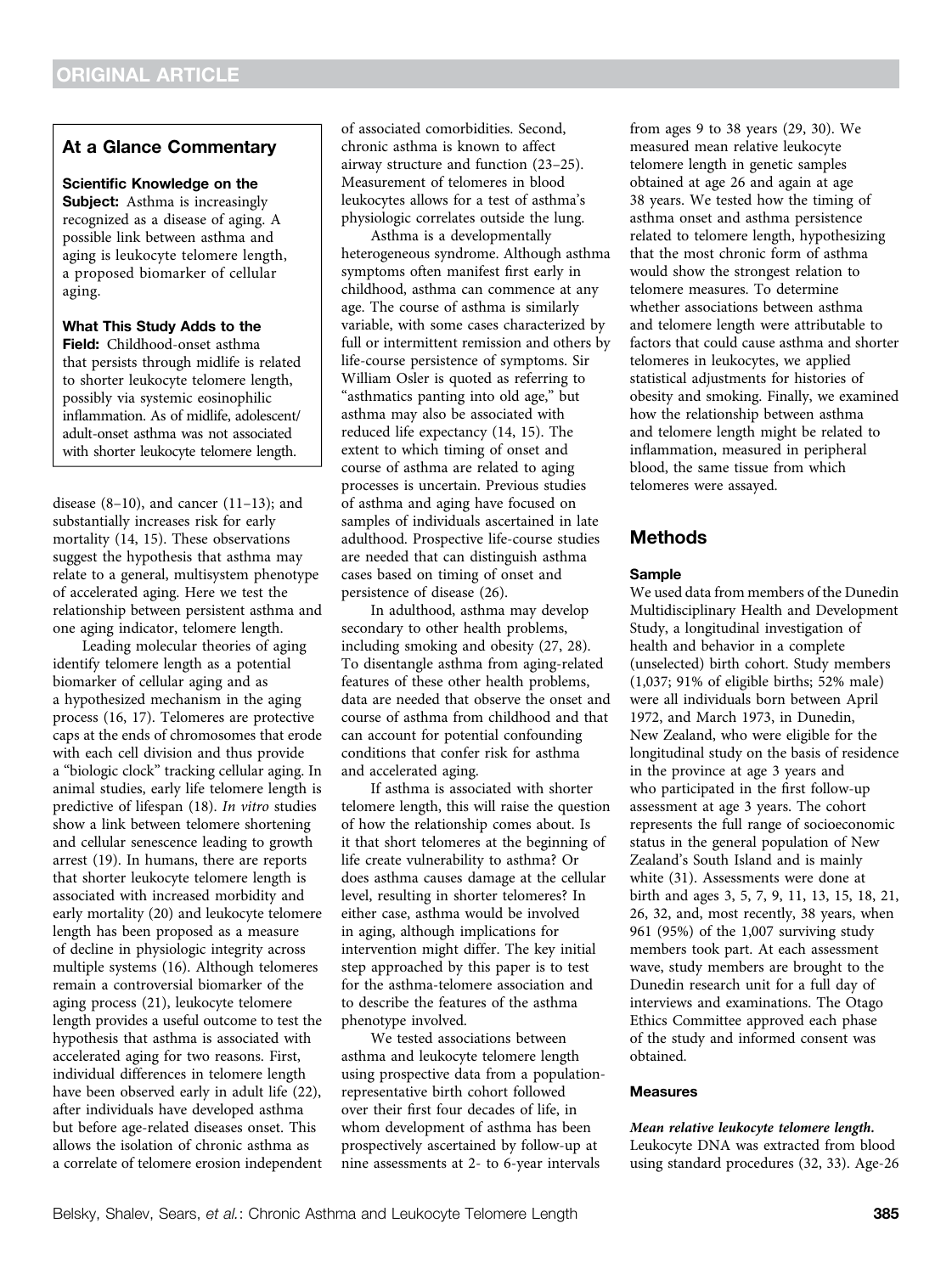and age-38 DNA was stored at  $-80^{\circ}$ C until assayed, to prevent degradation of the samples. All DNA samples were assayed for leukocyte telomere length at the same time, independently of asthma diagnosis. Study members who never developed asthma and study members with different courses of asthma were randomly distributed across different plates. All operations were performed by a laboratory technician masked to asthma status. Leukocyte telomere length was measured using a validated quantitative polymerase chain reaction method (34), as previously described (35), which determines mean telomere length across all chromosomes for all cells sampled. The method involves two quantitative polymerase chain reactions for each subject, one for a single-copy gene (S) and the other in the telomeric repeat region (T). All DNA samples were run in triplicate for telomere and single-copy reactions at ages 26 and 38 (i.e., 12 reactions per study member).

Measurement artifacts (e.g., differences in plate conditions) may lead to spurious results when comparing leukocyte telomere length measured on the same individual at different ages. To eliminate such artifacts, we assayed DNA triplicates from the same individual, from ages 26 and 38, on the same plate. The average coefficient of variation for the triplicate Ct values was 0.81% for the telomere (T) and 0.48% for the single-copy gene (S), indicating high precision. Leukocyte telomere length, as measured by T/S ratio, was normally distributed (Kolomogorov-Smirnov tests of normality), with a skew of 0.90 and kurtosis 1.59 at age 26, and a skew of 0.48 and kurtosis 0.38 at age 38. T/S ratio was transformed to have mean  $= 0$ ,  $SD = 1$ within age for all analyses (T/S ratio Z-score). Telomere measurements were made in 883 study members of European ancestry who consented to phlebotomy. These individuals formed the analysis sample.

Asthma. We constructed developmental phenotypes of asthma from prospective data collected at nine in-person assessments spanning ages 9–38 years, as previously described (29, 30). Detailed asthma assessments were introduced at age 9 years. At each assessment, study members with a reported diagnosis of asthma and at least one of (1) recurrent wheeze, (2) asthma attack, or (3) asthma medication use in the

past year were classified as having current asthma. By age 38 years, 34% of the cohort (n = 352 of 1,037 cohort members; 306 of 883 with telomere data) had been diagnosed with asthma. Asthma persistence was measured as the number of assessments at which study members met criteria for current asthma.

Based on age at onset and persistence, study members with asthma were categorized into three groups. First, we identified cases with onset in childhood and persistence in childhood through midlife. Specifically, this "life-course-persistent" asthma group was defined as having current asthma at two or more assessments up to puberty (age 13 yr) and at three or more assessments thereafter (by age 38 yr,  $n = 102$ ; 97 with telomere data) (29). Of the life-course-persistent group, half  $(n = 51)$ met criteria for current asthma at all their adult assessments. Of the remainder, 23 met criteria for current asthma at five adult assessments, 15 at four assessments, and 13 at three assessments. Study members with asthma who did not meet life-coursepersistence criteria were divided into a group with asthma onset in childhood who did not meet criteria for persistence, the childhood-onset group ( $n = 108$ ; 86 with telomere data), and a group with asthma onset after age 13 years, hereafter the adolescent/adult-onset group  $(n = 139)$ ; 120 with telomere data).

Potential confounders. Review of published literature identified three potential confounders of associations between asthma and leukocyte telomere length: (1) socioeconomic disadvantage, (2) obesity, and (3) cigarette smoking (28, 36–42). We measured cohort members' socioeconomic status as defined from the occupation of their parents when they were children (43). Obesity was measured from anthropometric data at ages 5, 7, 9, 11, 13, 15, 18, 21, 26, 32, and 38 years. Obesity was defined at ages 5–15 as body mass index exceeding the 90th percentile of the sex-specific US Centers for Disease Control and Prevention reference distribution and thereafter as body mass index of 30 or greater (44). At each adult follow-up, we calculated the cumulative number of assessments at which a cohort member had been obese, hereafter "life-course cumulative obesity." Smoking history was assessed during clinical interviews from age 15 onward. These data were used to measure cumulative cigarette consumption in pack-years (a pack-year

represents the number of cigarettes consumed during a year spent smoking 20 cigarettes per d) (45).

Inflammation. The Dunedin study took measures of inflammation from peripheral blood at the age-26, -32, and -38 assessments. High-sensitivity assays of C-reactive protein (hsCRP) were conducted at the age-32 and -38 assessments on a Hitachi 917 analyzer (Roche Diagnostics, GmbH, Mannheim, Germany) using a particle-enhanced immunoturbidimetric assay. hsCRP values were log-transformed for analysis. White blood cell (WBC) counts were measured at ages 26, 32, and 38 years (including counts of neutrophils, lymphocytes, monocytes, eosinophils, and basophils) on a fully automated hematology analyzer (Sysmex Corporation, Kobe, Japan). All WBC counts were measured as  $\times 10^9$ /L and log-transformed for analysis.

Analyses of WBC counts focused on eosinophil and neutrophil counts because these are associated with asthmatic inflammation in lung (46, 47). Peripheral blood eosinophil and neutrophil levels have been questioned as indicators of active airway inflammation, but these cell counts are elevated in patients with asthma (48, 49). Eosinophils are implicated in the pathogenesis of many age-related diseases (50); and eosinophils secrete substances that cause oxidative stress (51) and inhibit telomerase activity (52), processes linked with shorter leukocyte telomere length (53, 54). Peripheral blood neutrophil levels are elevated in chronic obstructive pulmonary disease (55), which is linked with short telomeres (56). Analyses of other WBC counts are presented for purposes of comparison.

#### Analysis

We analyzed the continuous measure of leukocyte telomere length using regression models. Because telomere length was measured at two adult assessments (when study members were aged 26 and 38 yr), we analyzed data as one longitudinal panel including repeated observations of individuals. These analyses treated each telomere length assessment as an outcome. Generalized estimating equations were used to account for the nonindependence of repeated observations (57). We also conducted a change analysis in which telomere length at age 38 was the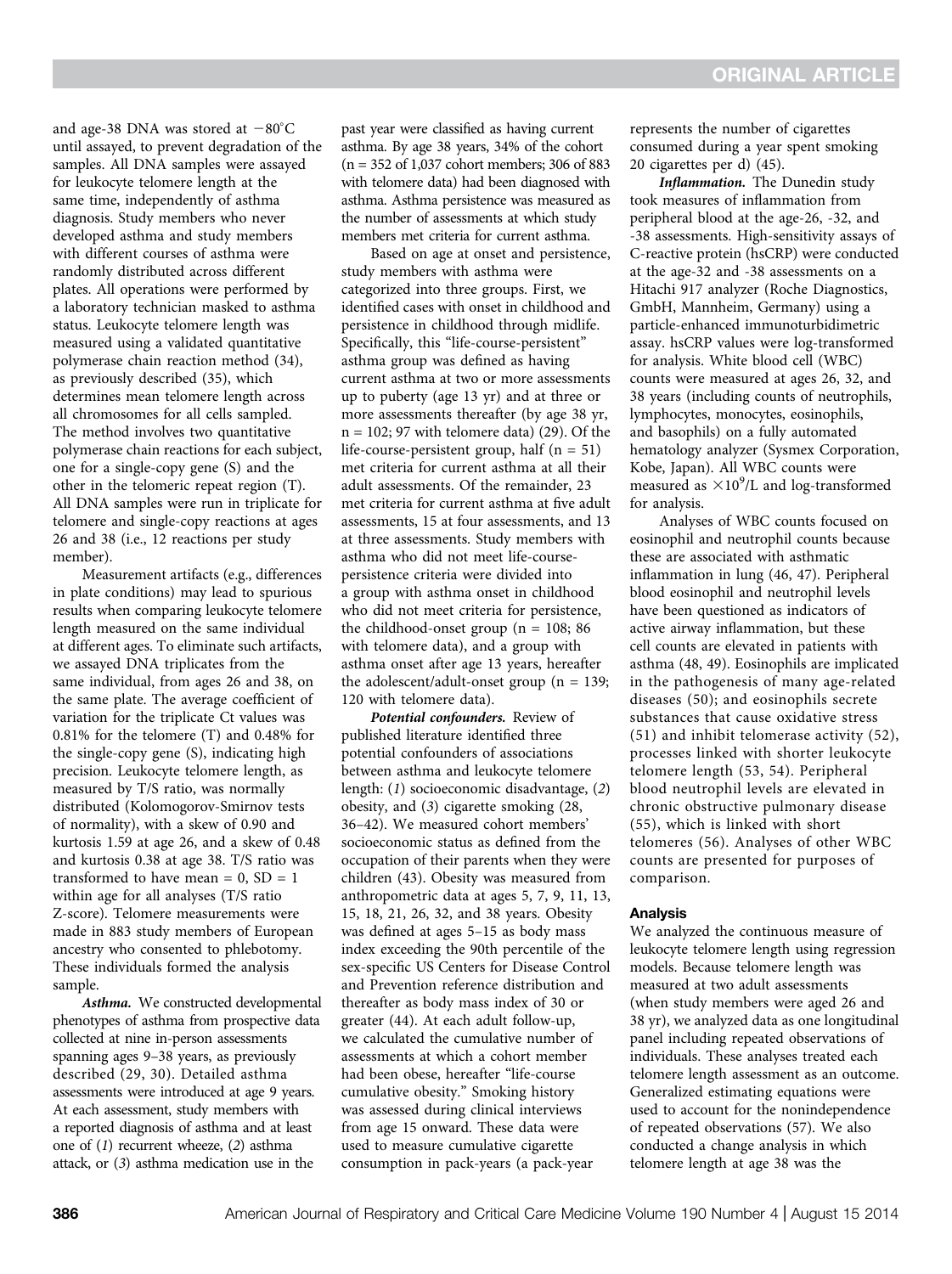## ORIGINAL ARTICLE

outcome and telomere length at age 26 was included as a covariate. An asthma coefficient from this model indexes the difference in telomere change in asthma cases as compared with cases without asthma.

Asthma phenotypes were defined according to the age at which telomere length was assessed. For example, a cohort member first identified with asthma at age 32 years would be counted as an adolescent/adult-onset asthma case for analysis predicting age-38 telomere length, but doing so was not appropriate for analysis predicting age-26 telomere length. Similarly, asthma persistence was defined as the number of assessments at which the individual met criteria for current asthma up to the particular age of telomere assessment. We included chronologic age and sex as model covariates because asthma prevalence and persistence change over time and vary between men and women (29, 30). We also included as a covariate a product term for the age-sex interaction. We included this covariate first because females more commonly onset with asthma in adulthood as compared with males (who more commonly onset with asthma in childhood) (58) and this is also true in the Dunedin cohort (29); and second because some studies report sex differences in telomere-length change over time (59).

We tested how associations between asthma and telomere length were related to inflammation using generalized estimating equation models and the structural equations described by Baron and Kenny (60) and the methods described by Preacher and colleagues (61, 62).

All biomarker values (leukocyte telomere T/S ratio, hsCRP level, and WBC counts) were standardized for analyses to have mean  $= 0$ , SD  $= 1$ . Figure 1 and Table 1, which present data showing asthma-telomere length associations, report telomere length in T/S ratio units. All analyses were conducted using Stata 13.0 (StataCorp, College Station, TX) (63).

## **Results**

We first tested whether study members who had developed asthma (of any phenotype) manifested shorter leukocyte telomeres at ages 26 and 38 years as compared with their same-aged peers who had not



Figure 1. Leukocyte telomere length in cohort members with childhood-onset asthma, adolescent/ adult-onset asthma, and life-course-persistent asthma at ages 26 and 38 years. Bar graph average leukocyte telomere length (in T/S ratio units) within groups defined by course of asthma (childhood-onset,  $n = 86$ ; adolescent/adult-onset,  $n = 120$ ; and life-course-persistent,  $n = 97$ ). Error bars show 95% confidence intervals. The *dashed lines* show average leukocyte telomere length in cohort members with no history of asthma. For further information, see Table 1.

developed asthma. Study members with ever-diagnosed asthma had shorter telomeres as compared with those in the nonasthma control group, but the result was on the margin of statistical significance  $(B = -0.12; P = 0.050)$ . We next tested the hypothesis that telomere length would be shorter among specifically those cohort members with lifelong chronic asthma (as opposed to all cohort members with asthma). Only cohort members with life-course-persistent asthma had shorter telomere length across age-26 and -38 assessments (B =  $-0.31; P < 0.001$ ). In contrast, there were no differences in telomere length between childhood-onset cases not meeting criteria for persistence and control subjects ( $B = 0.09$ ;  $P = 0.343$ ) and between adolescent/adult-onset cases and control subjects ( $B = -0.12$ ;  $P = 0.122$ ). Figure 1 shows average telomere length at ages 26 and 38 years within groups defined by course of asthma.

The developmental phenotypes of asthma that we analyzed describe different patterns of asthma (timing of onset and course of persistence) across the first four decades of life. Because these are descriptive groupings of cases rather than diagnostic categories, we conducted sensitivity analyses. First, we tested whether the persistence of asthma (number of

assessments with current asthma) was associated with shorter leukocyte telomere length. Among asthma cases with onset by age 13 years ( $n = 186$ ), increasing asthma persistence predicted shorter telomere length ( $B = -0.05$ ;  $P = 0.020$ ), consistent with our analysis of childhood-onset and life-course-persistent asthma groups. Among asthma cases with onset after age 13 years ( $n = 120$ ), there was no association between asthma persistence and telomere length  $(B = 0.04;$  $P = 0.426$ . This result suggests that a truly persistent course of asthma across childhood is important to asthma-telomere associations. Second, some of the 97 study members who were classified as life-course-persistent asthma cases did not meet criteria for current asthma at every assessment during adult follow-up (ages 15–38). Restricting the life-coursepersistent group to only those cases who always met current asthma criteria did not change results (for the group always meeting current asthma criteria,  $B = -0.34$ ,  $P = 0.001$ ; for all other life-course-persistent cases,  $B = -0.30$ ,  $P = 0.009$ ). Hence, childhood-onset asthma cases with a generally persistent course of disease in adulthood but who sometimes presented with no past-year asthma symptoms also manifested shorter telomeres.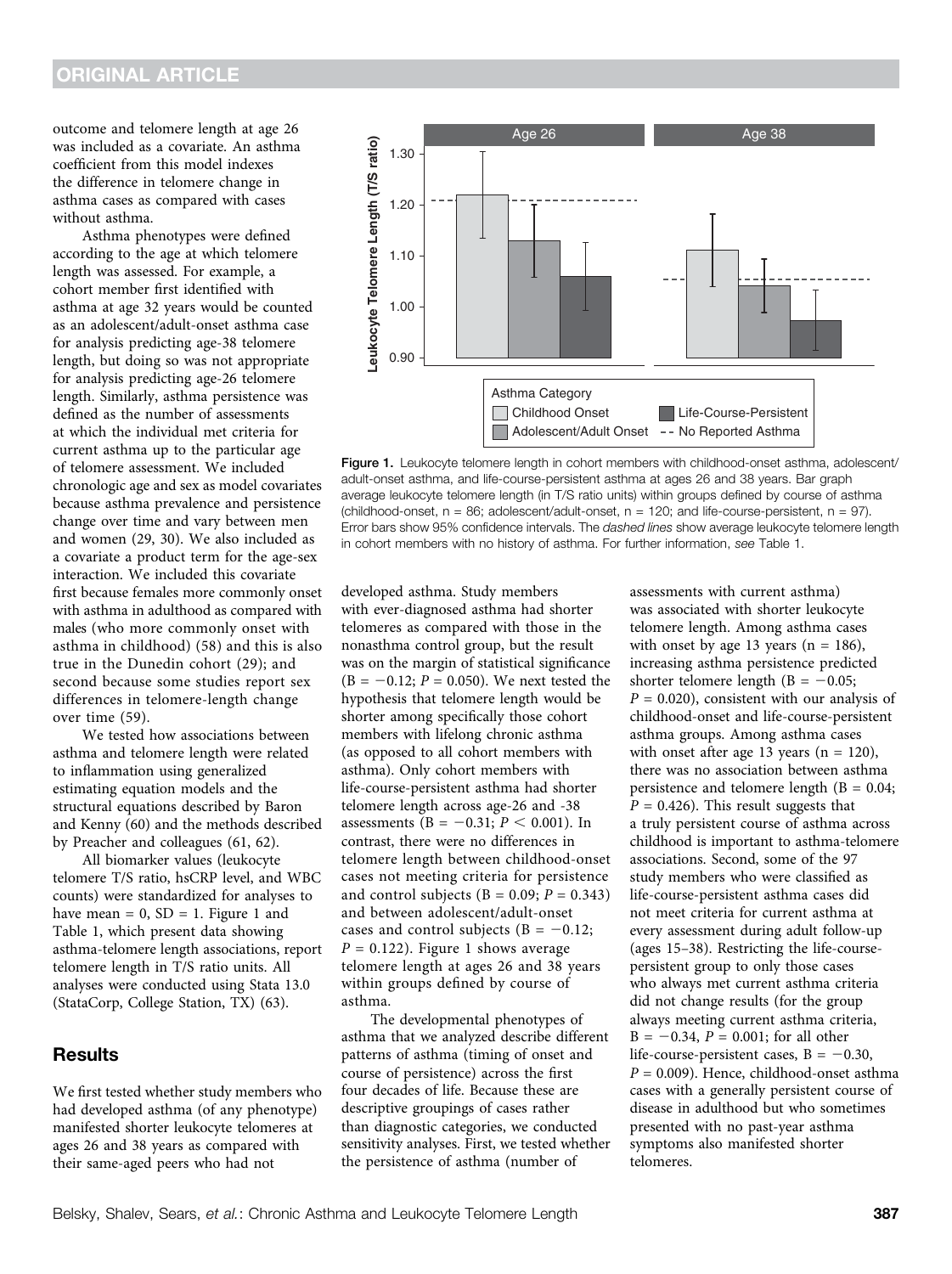|                                    | Age 26 yr                              |                                   |                                   |                                   | Age 38 yr                       |                                   |                                   |                                   |
|------------------------------------|----------------------------------------|-----------------------------------|-----------------------------------|-----------------------------------|---------------------------------|-----------------------------------|-----------------------------------|-----------------------------------|
|                                    | <b>No</b><br>Reported<br><b>Asthma</b> | <b>Childhood-</b><br><b>Onset</b> | Adolescent/<br><b>Adult-Onset</b> | Life-Course-<br><b>Persistent</b> | No<br>Reported<br><b>Asthma</b> | <b>Childhood-</b><br><b>Onset</b> | Adolescent/<br><b>Adult-Onset</b> | Life-Course-<br><b>Persistent</b> |
| Mean<br>95% Confidence<br>interval | 1.21<br>$1.17 - 1.24$                  | 1.22<br>$1.14 - 1.30$             | 1.13<br>$1.06 - 1.20$             | 1.06<br>$0.99 - 1.13$             | 1.05<br>$1.03 - 1.08$           | 1.11<br>$1.04 - 1.18$             | 1.04<br>$0.99 - 1.09$             | 0.97<br>$0.91 - 1.03$             |

Table 1. Leukocyte Telomere Length by Asthma Category

To test for confounding of the association between life-course-persistent asthma and leukocyte telomere length, we reestimated the association between lifecourse-persistent asthma and telomere length excluding individuals who grew up in low socioeconomic status households  $(B = -0.33; P < 0.001)$ , who had ever been obese (B =  $-0.35$ ; *P* < 0.001), and who had ever smoked (B =  $-0.32$ ; P = 0.027). In addition, we repeated regression analyses in the full sample adding statistical adjustment for childhood socioeconomic status, life-course cumulative obesity, and smoking pack-years. Adjustment for these variables did not change the association between life-course-persistent asthma and telomere length ( $B = -0.31$ ;  $P < 0.001$  in adjusted models).

To test whether life-course-persistent asthma cases were experiencing more rapid telomere erosion between ages 26 and 38 years as compared with cohort members without asthma, we fitted a change model: we regressed age-38 telomere length on life-course-persistent asthma status and telomere length at age 26 years. Change in telomere length over this 12-year period was similar in the life-course-persistent asthma cases and in cohort members without asthma ( $B = 0.05$ ;  $P = 0.568$ ), suggesting that the asthma-telomere association had emerged before age 26, our initial telomere measurement.

Finally, we investigated how the association between life-course-persistent asthma and shorter leukocyte telomere length was related to indicators of inflammation in peripheral blood. Cohort members with life-course-persistent asthma exhibited elevated blood eosinophils as compared with cohort members without asthma ( $B = 0.96$ ;  $P < 0.001$ ). Blood hsCRP and other WBC levels in cohort members with life-course-persistent asthma were similar to those in cohort members who had not developed asthma. Figure 2 shows differences in peripheral blood levels of hsCRP, and WBC counts in childhood-onset, adolescent/adult-onset, and life-coursepersistent asthma cases as compared with individuals who had not developed asthma by the time of assessment. Higher levels of blood eosinophils were associated with shorter telomere length ( $B = -0.10$ ;  $P < 0.001$ ). After partialing out variance attributable to eosinophils, life-coursepersistent asthma remained associated with telomere length, although the effect was attenuated (B =  $-0.24; P = 0.005$ ). The structural model indicated that blood eosinophil count accounted for 29% (95% confidence interval, 15–61%) of the association between life-course-persistent asthma and telomere length. Details for structural models are presented in the online supplement.

## **Discussion**

In this study, we found evidence for association between chronic asthma and shorter leukocyte telomere length in adulthood. Shorter telomeres were found in those with life-course-persistent asthma, but not in childhood-onset or adolescent/ adult-onset asthma. Sensitivity analyses confirmed that the association between asthma and shorter telomere length was present only in cases with persistent asthma during childhood and adulthood. This result suggests a mechanism that accumulates throughout development. Shorter telomeres among cohort members with life-coursepersistent asthma were not caused by differences in life history of obesity or smoking and were not accounted for by childhood socioeconomic position. Lifecourse-persistent asthma did not predict a more rapid rate of telomere change between ages 26 and 38 years. One interpretation of this result is that that whatever process links chronic asthma and telomere length has already occurred by young adulthood. Alternatively, we may not have detected change in telomere length within the life-course-persistent asthma group because of right-hand censoring (our follow-up ends at age 38 yr). Finally, our data are agnostic as to the causal direction of the asthma-telomere association. However, whatever the causal direction of the association, systemic eosinophilic inflammation seems to be involved. Specifically, increased levels of circulating eosinophils accounted for just under one-third of the association between chronic asthma and telomere length.

The pathogenesis of many age-related diseases involves eosinophils (50), which secrete substances that cause oxidative stress (51) and inhibit telomerase activity (52) (processes linked with shorter leukocyte telomere length [53, 54]). If eosinophilic inflammation causes short telomere length during early stages of innate immune development, short telomeres should be characteristic of eosinophilic disorders of childhood. If the process requires chronic exposure, short telomere length may not be observed until later in life.

We acknowledge limitations. First, left censoring of telomere measurements means our study cannot establish the causal ordering of chronic asthma and shorter leukocyte telomeres. Future studies with measurements of telomeres beginning early in childhood can help to clarify whether short telomeres precede asthma onset or if the onset and persistence of asthma shortens telomeres. Second, right censoring of all measurements leaves open the possibility that cases of chronic asthma will come to have telomeres of similar length to asthma-free individuals, or that other groups (e.g., adult-onset asthma cases) will experience more rapid telomere erosion and come to resemble the life-coursepersistent cases. Continued follow-up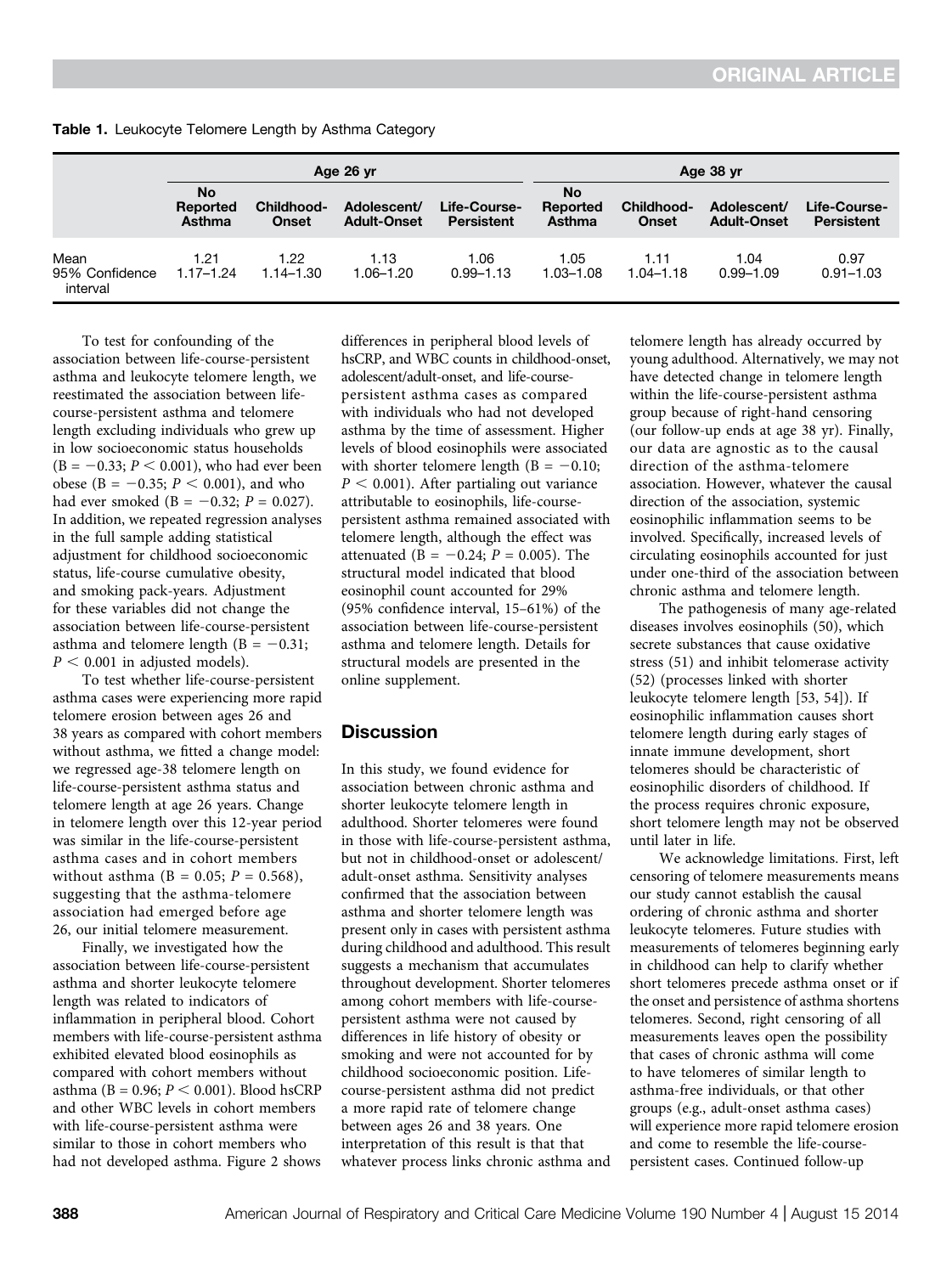

Figure 2. Serum levels of C-reactive protein and counts of eosinophils, neutrophils, monocytes, lymphocytes, and basophils at ages 26, 32, and 38 years among cohort members with childhoodonset asthma, adolescent/adult-onset asthma, and life-course-persistent asthma. Biomarker levels are graphed in terms of standard deviations from cohort means (z scores). High-sensitivity assays of C-reactive protein were conducted at the age 32 and 38 assessments only. Only eosinophils differed in the life-course-persistent asthma group as compared with individuals with no reported asthma ( $B = 0.96$ ;  $P < 0.001$ ). This difference was statistically significant after correcting for multiple testing (Bonferronni corrected,  $P < 0.001$ ). A box plot illustrating eosinophil data in more detail is included in the online supplement.

of this cohort and further research in other cohorts that track the natural history of adult asthma are needed. Studies including follow-up into the second half of the life course can examine how comorbid health conditions and medications affect asthma-telomere associations and the role of asthma and short telomere length in age-related decline in lung function. From our analysis, asthma seems to relate to shorter telomere length only in cases characterized by onset in childhood and a persistent course, because shorter telomeres were not observed in childhood-onset cases without persistence and telomere

length was not related to the persistence of asthma among those with onset in adolescence or adulthood.

Third, our cohort was from a single country and was primarily of European descent. Replication in other populations and in other countries is needed. Finally, although our analyses implicate systemic eosinophilic inflammation in the association between asthma and telomere length, we lack cell-type–specific measures of telomere length. If short telomere length confers refractory inflammation, it is important to know whether this is a cellautonomous phenotype. Determining

whether short telomeres are characteristic of all component cell types within leukocytes could inform understanding of mechanism. We also lack measures of inflammation from sputum or airway biopsies. Lower levels of human telomerase reverse transcriptase expression in submucosa of bronchial biopsies of patients with asthma have been reported (64). Research is needed to characterize mechanisms linking asthma and telomere length.

Our study constitutes an incremental advance in research on asthma and aging. To our knowledge, only two previous studies have tested associations between asthma and leukocyte telomere length (64, 65). As with previous studies, we find an association between asthma and shorter leukocyte telomere length. Our findings from a large, population-based birth cohort followed over four decades indicate that the link between asthma and telomere length is most pronounced in individuals with a childhood-onset, persistent course of asthma. Furthermore, the link between this phenotype of life-course-persistent asthma and telomere length is related to elevated systemic eosinophilic inflammation.

An implication of these findings is that life histories of asthma can inform studies of aging. First, studies of asthma and telomere length in particular, and of asthma and aging more generally, should seek to distinguish asthma cases on the basis of course of disease (early onset and subsequent persistence). Second, because asthma often begins early in life and persistent asthma is associated with poor health outcomes in aging, future studies investigating telomere-length correlations with specific age-related disease (e.g., chronic obstructive pulmonary disease [56]) should consider participants' life histories of asthma. Finally, although asthma has traditionally been studied as a disease of childhood, studies of adult asthma and studies linking asthma with multimorbidity in later life have highlighted asthma as a disease of aging. Future studies of the aging process may benefit from information about participants' histories of asthma.  $\blacksquare$ 

[Author disclosures](http://www.atsjournals.org/doi/suppl/10.1164/rccm.201402-0370OC/suppl_file/disclosures.pdf) are available with the text of this article at [www.atsjournals.org.](http://www.atsjournals.org)

Acknowledgment: The authors thank the Dunedin Study members, their families, unit research staff, and the Dunedin Study founder.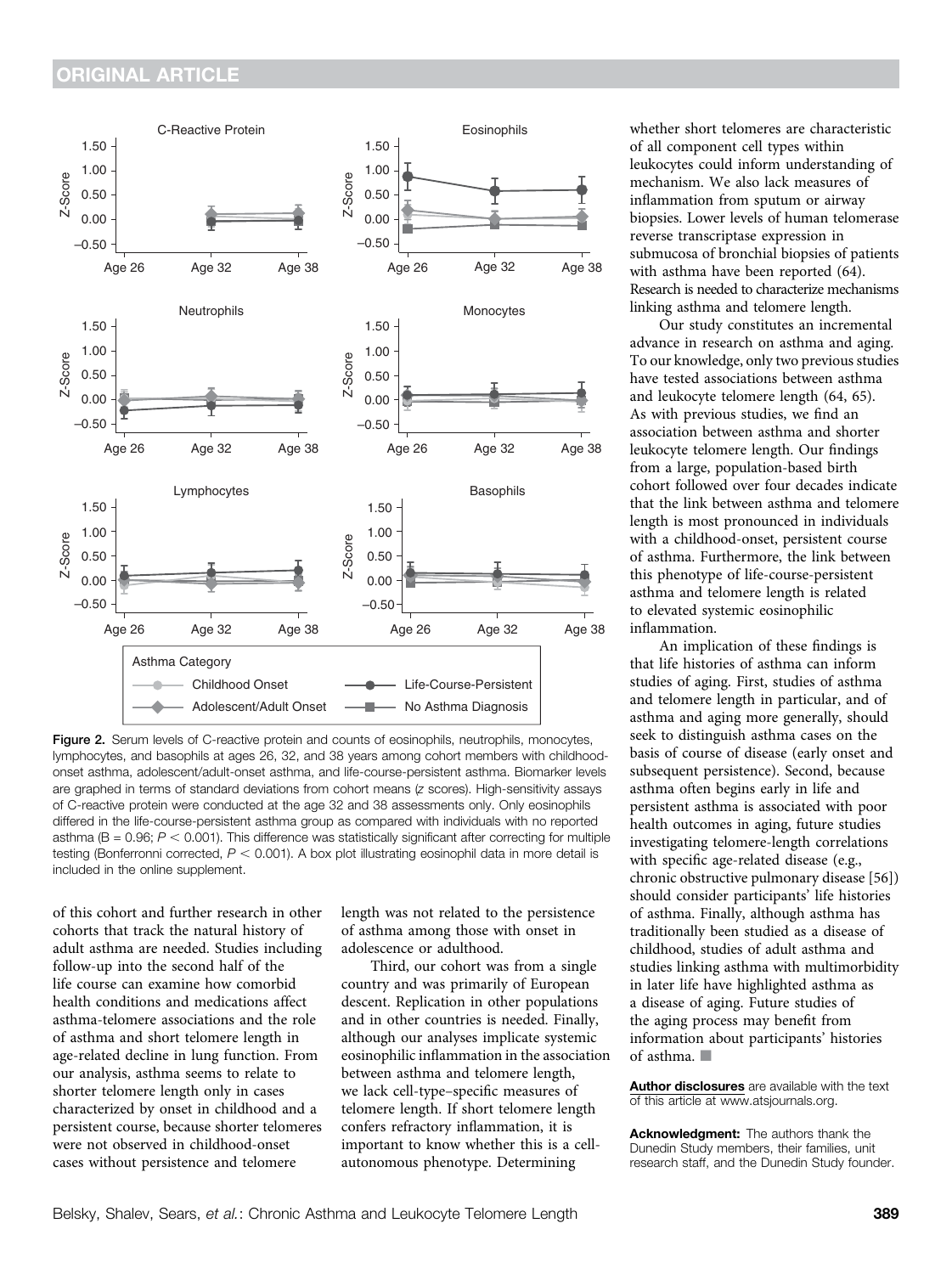#### References

- 1. Gibson PG, McDonald VM, Marks GB. Asthma in older adults. Lancet 2010;376:803–813.
- 2. Sullivan PW, Ghushchyan VH, Slejko JF, Belozeroff V, Globe DR, Lin S-L. The burden of adult asthma in the United States: evidence from the medical expenditure panel survey. J Allergy Clin Immunol 2011; 127:363–369.e3.
- 3. Akinbami LJ, Moorman JE, Garbe PL, Sondik EJ. Status of childhood asthma in the United States, 1980–2007. Pediatrics 2009;123: S131–S145.
- 4. Tsai C–L, Delclos GL, Huang JS, Hanania NA, Camargo CA. Age-related differences in asthma outcomes in the United States, 1988–2006. Ann Allergy Asthma Immunol 2013;110:240–246, 246.e1.
- 5. Lange P, Parner J, Vestbo J, Schnohr P, Jensen G. A 15-year follow-up study of ventilatory function in adults with asthma. N Engl J Med 1998; 339:1194–1200.
- 6. Silva GE, Sherrill DL, Guerra S, Barbee RA. Asthma as a risk factor for COPD in a longitudinal study. Chest 2004;126:59–65.
- 7. Mannino DM, Buist AS. Global burden of COPD: risk factors, prevalence, and future trends. Lancet 2007;370:765–773.
- 8. Hospers JJ, Rijcken B, Schouten JP, Postma DS, Weiss ST. Eosinophilia and positive skin tests predict cardiovascular mortality in a general population sample followed for 30 years. Am J Epidemiol 1999;150: 482–491.
- 9. Knoflach M, Kiechl S, Mayr A, Willeit J, Poewe W, Wick G. Allergic rhinitis, asthma, and atherosclerosis in the Bruneck and Army studies. Arch Intern Med 2005;165:2521–2526.
- 10. Iribarren C, Tolstykh IV, Miller MK, Sobel E, Eisner MD. Adult asthma and risk of coronary heart disease, cerebrovascular disease, and heart failure: a prospective study of 2 matched cohorts. Am J Epidemiol 2012;176:1014–1024.
- 11. Mayne ST, Buenconsejo J, Janerich DT. Previous lung disease and risk of lung cancer among men and women nonsmokers. Am J Epidemiol 1999;149:13–20.
- 12. Santillan AA, Camargo CA, Colditz GA. A meta-analysis of asthma and risk of lung cancer (United States). Cancer Causes Control 2003;14: 327–334.
- 13. Rosenberger A, Bickeböller H, McCormack V, Brenner DR, Duell EJ, Tjønneland A, Friis S, Muscat JE, Yang P, Wichmann HE, et al. Asthma and lung cancer risk: a systematic investigation by the International Lung Cancer Consortium. Carcinogenesis 2012;33:587–597.
- 14. Bellia V, Pedone C, Catalano F, Zito A, Davì E, Palange S, Forastiere F, Incalzi RA. Asthma in the elderly: mortality rate and associated risk factors for mortality. Chest 2007;132:1175–1182.
- 15. Ali Z, Dirks CG, Ulrik CS. Long-term mortality among adults with asthma: a 25-year follow-up of 1,075 outpatients with asthma. Chest 2013;143:1649–1655.
- 16. López-Otín C, Blasco MA, Partridge L, Serrano M, Kroemer G. The hallmarks of aging. Cell 2013;153:1194–1217.
- 17. Newgard CB, Sharpless NE. Coming of age: molecular drivers of aging and therapeutic opportunities. J Clin Invest 2013;123:946–950.
- 18. Heidinger BJ, Blount JD, Boner W, Griffiths K, Metcalfe NB, Monaghan P. Telomere length in early life predicts lifespan. Proc Natl Acad Sci USA 2012;109:1743–1748.
- 19. Harley CB, Futcher AB, Greider CW. Telomeres shorten during ageing of human fibroblasts. Nature 1990;345:458–460.
- 20. Armanios M, Blackburn EH. The telomere syndromes. Nat Rev Genet 2012;13:693–704.
- 21. Mather KA, Jorm AF, Parslow RA, Christensen H. Is telomere length a biomarker of aging? A review. J Gerontol A Biol Sci Med Sci 2011; 66A:202–213.
- 22. Shalev I. Early life stress and telomere length: investigating the connection and possible mechanisms. BioEssays 2012;34:943–952.
- 23. Elias JA, Zhu Z, Chupp G, Homer RJ. Airway remodeling in asthma. J Clin Invest 1999;104:1001–1006.
- 24. Rasmussen F, Taylor DR, Flannery EM, Cowan JO, Greene JM, Herbison GP, Sears MR. Risk factors for airway remodeling in asthma manifested by a low postbronchodilator FEV1/vital capacity ratio: a longitudinal population study from childhood to adulthood. Am J Respir Crit Care Med 2002;165:1480–1488.
- 25. Lambrecht BN, Hammad H. The airway epithelium in asthma. Nat Med 2012;18:684–692.
- 26. Hanania NA, King MJ, Braman SS, Saltoun C, Wise RA, Enright P, Falsey AR, Mathur SK, Ramsdell JW, Rogers L, et al.; Asthma in Elderly workshop participants. Asthma in the elderly: current understanding and future research needs—a report of a National Institute on Aging (NIA) workshop. J Allergy Clin Immunol 2011;128: S4–S24.
- 27. Appleton SL, Adams RJ, Wilson DH, Taylor AW, Ruffin RE. Central obesity is associated with nonatopic but not atopic asthma in a representative population sample. J Allergy Clin Immunol 2006; 118:1284–1291.
- 28. Beuther DA, Sutherland ER. Overweight, obesity, and incident asthma: a meta-analysis of prospective epidemiologic studies. Am J Respir Crit Care Med 2007;175:661–666.
- 29. Belsky DW, Sears MR, Hancox RJ, Harrington H, Houts R, Moffitt TE, Sugden K, Williams B, Poulton R, Caspi A. Polygenic risk and the development and course of asthma: an analysis of data from a fourdecade longitudinal study. Lancet Respir Med 2013;1:453–461.
- 30. Sears MR, Greene JM, Willan AR, Wiecek EM, Taylor DR, Flannery EM, Cowan JO, Herbison GP, Silva PA, Poulton R. A longitudinal, population-based, cohort study of childhood asthma followed to adulthood. N Engl J Med 2003;349:1414–1422.
- 31. Moffitt TE, Caspi A, Rutter M, Silva PA. Sex differences in antisocial behavior: conduct disorder, delinquency, and violence in the Dunedin longitudinal study. Cambridge: Cambridge University Press; 2001.
- 32. Bowtell DDL. Rapid isolation of eukaryotic DNA. Anal Biochem 1987; 162:463–465.
- 33. Jeanpierre M. A rapid method for the purification of DNA from blood. Nucleic Acids Res 1987;15:9611.
- 34. Cawthon RM. Telomere measurement by quantitative PCR. Nucleic Acids Res 2002;30:e47.
- 35. Shalev I, Moffitt TE, Sugden K, Williams B, Houts RM, Danese A, Mill J, Arseneault L, Caspi A. Exposure to violence during childhood is associated with telomere erosion from 5 to 10 years of age: a longitudinal study. Mol Psychiatry 2013;18:576–581.
- 36. Caudri D, Wijga A, Schipper CM, Hoekstra M, Postma DS, Koppelman GH, Brunekreef B, Smit HA, de Jongste JC. Predicting the long-term prognosis of children with symptoms suggestive of asthma at preschool age. J Allergy Clin Immunol 2009;124:903–910.e7.
- 37. Hafkamp-de Groen E, Lingsma HF, Caudri D, Levie D, Wijga A, Koppelman GH, Duijts L, Jaddoe VW, Smit HA, Kerkhof M, et al. Predicting asthma in preschool children with asthma-like symptoms: validating and updating the PIAMA risk score. J Allergy Clin Immunol 2013;132:1303–1310.
- 38. Accordini S, Janson C, Svanes C, Jarvis D. The role of smoking in allergy and asthma: lessons from the ECRHS. Curr Allergy Asthma Rep 2012;12:185–191.
- 39. Valdes AM, Andrew T, Gardner JP, Kimura M, Oelsner E, Cherkas LF, Aviv A, Spector TD. Obesity, cigarette smoking, and telomere length in women. Lancet 2005;366:662–664.
- 40. Epel ES. Telomeres in a life-span perspective a new "psychobiomarker"? Curr Dir Psychol Sci 2009;18:6–10.
- 41. Geronimus AT, Hicken MT, Pearson JA, Seashols SJ, Brown KL, Cruz TD. Do US black women experience stress-related accelerated biological aging? Hum Nat 2010;21:19–38.
- 42. Robertson T, Batty GD, Der G, Fenton C, Shiels PG, Benzeval M. Is socioeconomic status associated with biological aging as measured by telomere length? Epidemiol Rev 2013;35:98–111.
- 43. Poulton R, Caspi A, Milne BJ, Thomson WM, Taylor A, Sears MR, Moffitt TE. Association between children's experience of socioeconomic disadvantage and adult health: a life-course study. Lancet 2002;360:1640–1645.
- 44. Belsky DW, Moffitt TE, Houts R, Bennett GG, Biddle AK, Blumenthal JA, Evans JP, Harrington H, Sugden K, Williams B, et al. Polygenic risk, rapid childhood growth, and the development of obesity: evidence from a 4-decade longitudinal study. Arch Pediatr Adolesc Med 2012;166:515–521.
- 45. Belsky DW, Moffitt TE, Baker TB, Biddle AK, Evans JP, Harrington H, Houts R, Meier M, Sugden K, Williams B, et al. Polygenic risk and the developmental progression to heavy, persistent smoking and